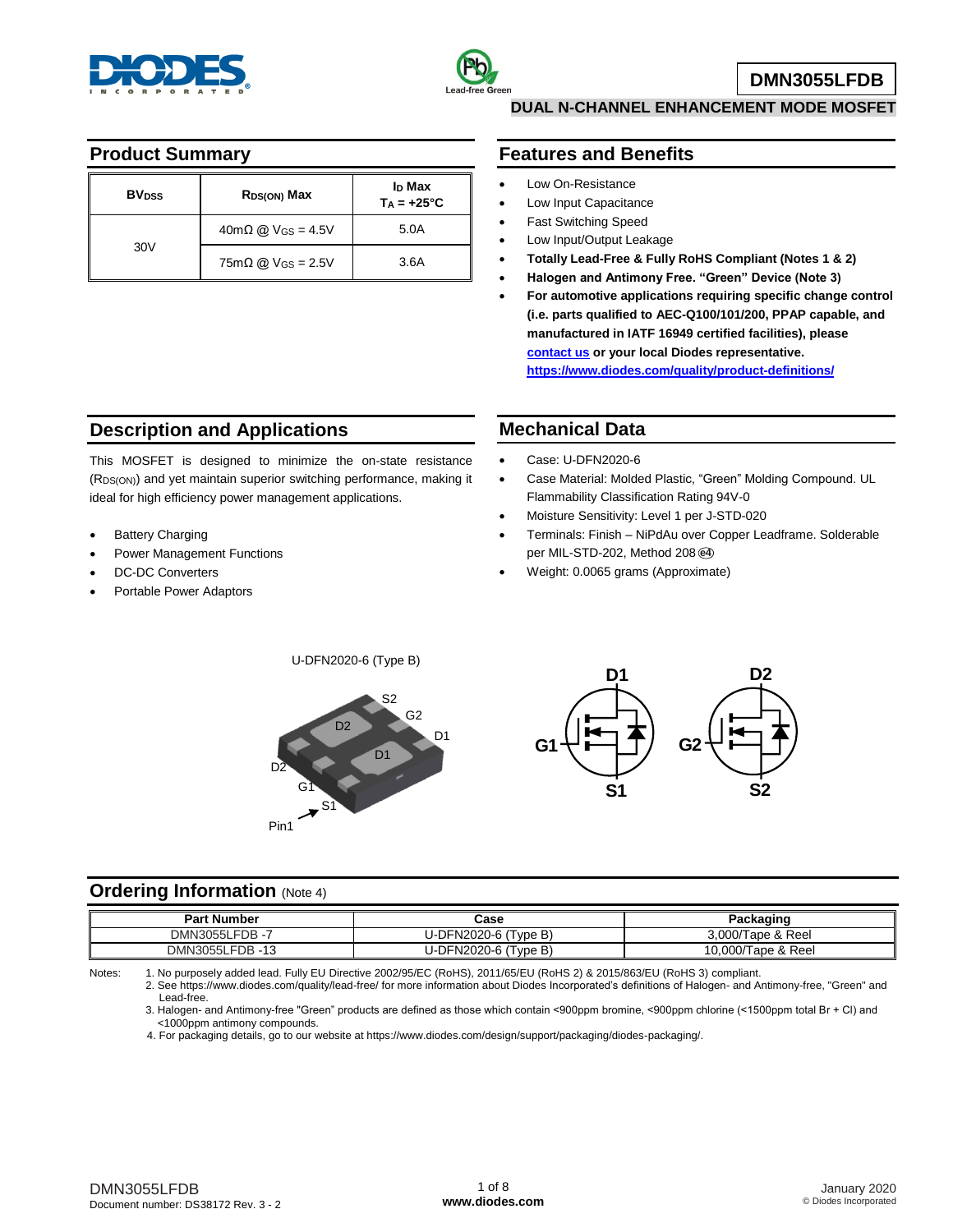

## **Marking Information**

Site 1



M6 = Product Type Marking Code YM = Date Code Marking  $Y = Year (ex: H = 2020)$  $M =$  Month (ex:  $9 =$  September)

| Date Code Key |        |                      |        |      |      |      |      |      |      |      |      |            |
|---------------|--------|----------------------|--------|------|------|------|------|------|------|------|------|------------|
| Year          | 2016   | $\sim 0.00$          | 2020   | 2021 | 2022 | 2023 | 2024 | 2025 | 2026 | 2027 | 2028 | 2029       |
| Code          | n<br>◡ | $\sim$ $\sim$ $\sim$ | н      |      | u    |      |      | м    | N    |      | D    | D          |
|               |        |                      |        |      |      |      |      |      |      |      |      |            |
| Month         | Jan    | Feb                  | Mar    | Apr  | May  | Jun  | Jul  | Aug  | Sep  | Oct  | Nov  | <b>Dec</b> |
| Code          |        |                      | ◠<br>ບ | д    | 5    | 6    |      | o    |      | ╰    | N    | D          |

Site 2



M6 = Product Type Marking Code

YWX = Date Code Marking  $Y = Year (ex: 0 = 2020)$ 

W = Week (ex: a = Week 27; z Represents Week 52 and 53)

 $X =$  Internal Code (ex:  $U =$  Monday)

Date Code Key

| --------- |      |                   |      |      |      |      |      |      |      |      |      |      |
|-----------|------|-------------------|------|------|------|------|------|------|------|------|------|------|
| Year      | 2016 | $\cdots$          | 2020 | 2021 | 2022 | 2023 | 2024 | 2025 | 2026 | 2027 | 2028 | 2029 |
| Code      |      | $\cdot\cdot\cdot$ |      |      |      |      |      |      |      |      |      |      |
|           |      |                   |      |      |      |      |      |      |      |      |      |      |

| Week | $\sim$<br>--- | $- - - -$ |  |
|------|---------------|-----------|--|
| Code |               |           |  |

| <b>Internal Code</b> | Sun | Mon | Tue | Wed          | Thu | . | Sat |
|----------------------|-----|-----|-----|--------------|-----|---|-----|
| Code                 |     |     |     | $\mathbf{v}$ |     |   |     |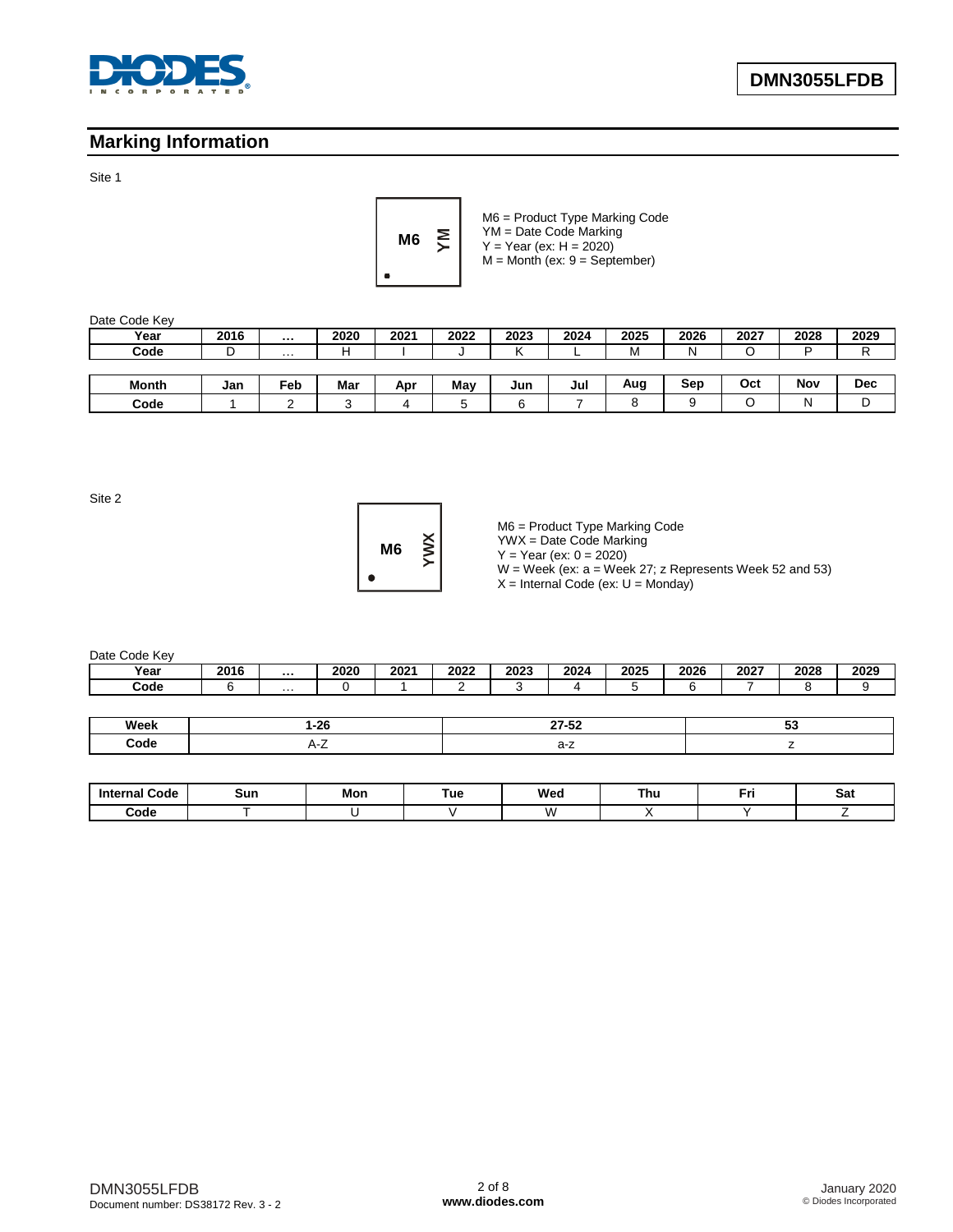

## **Maximum Ratings** (@T<sup>A</sup> = +25°C, unless otherwise specified.)

| Characteristic                                         |                 | Symbol                                     | Value                  | Unit       |    |
|--------------------------------------------------------|-----------------|--------------------------------------------|------------------------|------------|----|
| Drain-Source Voltage                                   |                 |                                            | <b>V<sub>DSS</sub></b> | 30         |    |
| Gate-Source Voltage                                    |                 |                                            | VGSS                   | ±12        |    |
| Continuous Drain Current (Note 6) VGS = 4.5V           | Steady<br>State | $Ta = +25^{\circ}C$<br>$TA = +70^{\circ}C$ | ID                     | 5.0<br>4.0 |    |
| Maximum Continuous Body Diode Forward Current (Note 6) |                 |                                            |                        | 1.5        |    |
| Pulsed Drain Current (10us Pulse, Duty Cycle = 1%)     |                 |                                            | <b>IDM</b>             | 25         |    |
| Avalanche Current (Note 7) $L = 0.1$ mH                |                 |                                            | <b>JAS</b>             |            |    |
| Avalanche Energy (Note 7) $L = 0.1$ mH                 |                 |                                            | EAS                    |            | m. |

#### **Thermal Characteristics**

| <b>Characteristic</b>                            | Symbol               | Value          | Unit            |      |  |
|--------------------------------------------------|----------------------|----------------|-----------------|------|--|
|                                                  | $T_A = +25^{\circ}C$ | $P_D$          | 0.81            | W    |  |
| Total Power Dissipation (Note 5)                 | $Ta = +70°C$         |                | 0.52            |      |  |
| Thermal Resistance, Junction to Ambient (Note 5) | <b>Steady State</b>  |                | 132             | °C/W |  |
|                                                  | $t<$ 10s             | $R_{\theta$ JA | 101             |      |  |
| Total Power Dissipation (Note 6)                 | $T_A = +25^{\circ}C$ | P <sub>D</sub> | 1.36            | W    |  |
|                                                  | $Ta = +70°C$         |                | 0.87            |      |  |
| Thermal Resistance, Junction to Ambient (Note 6) | <b>Steady State</b>  |                | 83              |      |  |
|                                                  | $t<$ 10s             | Reja           | 60              | °C/W |  |
| Thermal Resistance, Junction to Case (Note 6)    |                      | Rejc           | 10              |      |  |
| Operating and Storage Temperature Range          |                      | Tj. Tstg       | $-55$ to $+150$ | °C   |  |

#### **Electrical Characteristics** (@T<sup>A</sup> = +25°C, unless otherwise specified.)

| Characteristic                              | Symbol                  | Min                      | Typ                      | <b>Max</b>               | Unit      | <b>Test Condition</b>                             |
|---------------------------------------------|-------------------------|--------------------------|--------------------------|--------------------------|-----------|---------------------------------------------------|
| <b>OFF CHARACTERISTICS (Note 8)</b>         |                         |                          |                          |                          |           |                                                   |
| Drain-Source Breakdown Voltage              | <b>BV<sub>DSS</sub></b> | 30                       |                          | —                        | $\vee$    | $V$ <sub>GS</sub> = 0V, $I_D$ = 250 $\mu$ A       |
| Zero Gate Voltage Drain Current, TJ = +25°C | <b>I</b> DSS            | —                        |                          | 1.0                      | μA        | $V_{DS} = 30V$ , $V_{GS} = 0V$                    |
| Gate-Source Leakage                         | <b>I</b> GSS            |                          |                          | ±100                     | nA        | $V_{GS} = \pm 12V$ , $V_{DS} = 0V$                |
| <b>ON CHARACTERISTICS (Note 8)</b>          |                         |                          |                          |                          |           |                                                   |
| Gate Threshold Voltage                      | $V$ GS(TH)              | 0.5                      | $\overline{\phantom{0}}$ | 1.5                      | $\vee$    | $V_{DS}$ = $V_{GS}$ , $I_D$ = 250µA               |
| Static Drain-Source On-Resistance           |                         | $\overline{\phantom{0}}$ | 32                       | 40                       | $m\Omega$ | $V$ GS = 4.5V, $I_D$ = 3A                         |
|                                             | R <sub>DS(ON)</sub>     |                          | 52                       | 75                       |           | $V$ GS = 2.5V, $I_D = 2A$                         |
| Diode Forward Voltage                       | <b>V<sub>SD</sub></b>   | $\overline{\phantom{0}}$ | 0.8                      | 1.2                      | $\vee$    | $V_{GS} = 0V$ , $I_S = 2A$                        |
| DYNAMIC CHARACTERISTICS (Note 9)            |                         |                          |                          |                          |           |                                                   |
| Input Capacitance                           | $C$ <sub>iss</sub>      | $\overline{\phantom{0}}$ | 458                      | $\overline{\phantom{0}}$ | pF        |                                                   |
| <b>Output Capacitance</b>                   | C <sub>oss</sub>        | $\overline{\phantom{0}}$ | 50                       | $\overline{\phantom{0}}$ | pF        | $V_{DS} = 15V$ , $V_{GS} = 0V$ ,<br>$f = 1.0$ MHz |
| Reverse Transfer Capacitance                | C <sub>rss</sub>        | —                        | 44                       | $\overline{\phantom{0}}$ | pF        |                                                   |
| Gate Resistance                             | $R_{q}$                 | $\overline{\phantom{0}}$ | 2.1                      | $\overline{\phantom{0}}$ | Ω         | $V_{DS}$ = 0V, $V_{GS}$ = 0V, f = 1MHz            |
| Total Gate Charge (VGS = 10V)               | $Q_q$                   | —                        | 11.2                     | —                        | nC        |                                                   |
| Total Gate Charge ( $V_{GS} = 4.5V$ )       | $Q_q$                   | $\overline{\phantom{0}}$ | 5.3                      | $\overline{\phantom{0}}$ | nC        |                                                   |
| Gate-Source Charge                          | $Q_{qs}$                | —                        | 1.1                      | $\overline{\phantom{0}}$ | nC        | $V_{DS} = 15V$ , $I_D = 4A$                       |
| Gate-Drain Charge                           | $Q_{\text{ad}}$         | $\overline{\phantom{0}}$ | 1.8                      | $\overline{\phantom{0}}$ | nC        |                                                   |
| Turn-On Delay Time                          | ID(ON)                  | —                        | 1.8                      | —                        | ns        |                                                   |
| Turn-On Rise Time                           | t <sub>R</sub>          | $\overline{\phantom{0}}$ | 2.6                      | $\overline{\phantom{0}}$ | ns        | $V_{DS} = 15V$ , $V_{GS} = 10V$ ,                 |
| Turn-Off Delay Time                         | tp(OFF)                 | —                        | 9.5                      |                          | ns        | $R_g = 6\Omega$ , $R_L = 3.75\Omega$              |
| Turn-Off Fall Time                          | tF                      | —                        | 2.1                      |                          | ns        |                                                   |
| Reverse Recovery Time                       | t <sub>RR</sub>         | —                        | 7.0                      | $\overline{\phantom{0}}$ | ns        |                                                   |
| Reverse Recovery Charge                     | Q <sub>RR</sub>         | —                        | 1.8                      | —                        | nC        | $I_F = 3A$ , di/dt = 100A/us                      |

Notes: 5. Device mounted on FR-4 substrate PC board, 2oz copper, with minimum recommended pad layout.

6. Device mounted on FR-4 substrate PC board, 2oz copper, with 1inch square copper plate.

7.  $I_{AS}$  and E<sub>AS</sub> ratings are based on low frequency and duty cycles to keep  $T_J = +25^{\circ}$ C.

8. Short duration pulse test used to minimize self-heating effect.

9. Guaranteed by design. Not subject to product testing.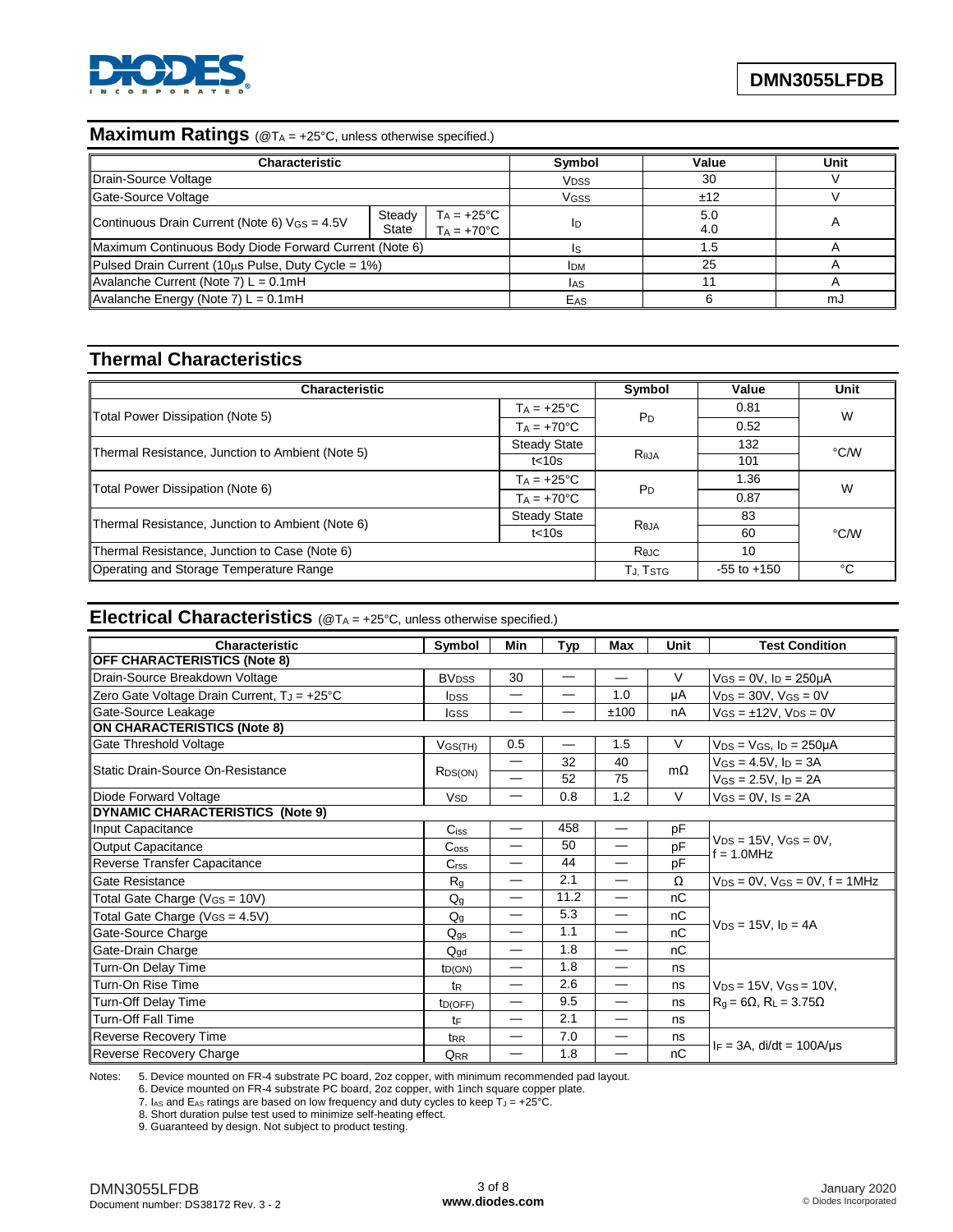



Document number: DS38172 Rev. 3 - 2

**[www.diodes.com](http://www.diodes.com/)**

January 2020 © Diodes Incorporated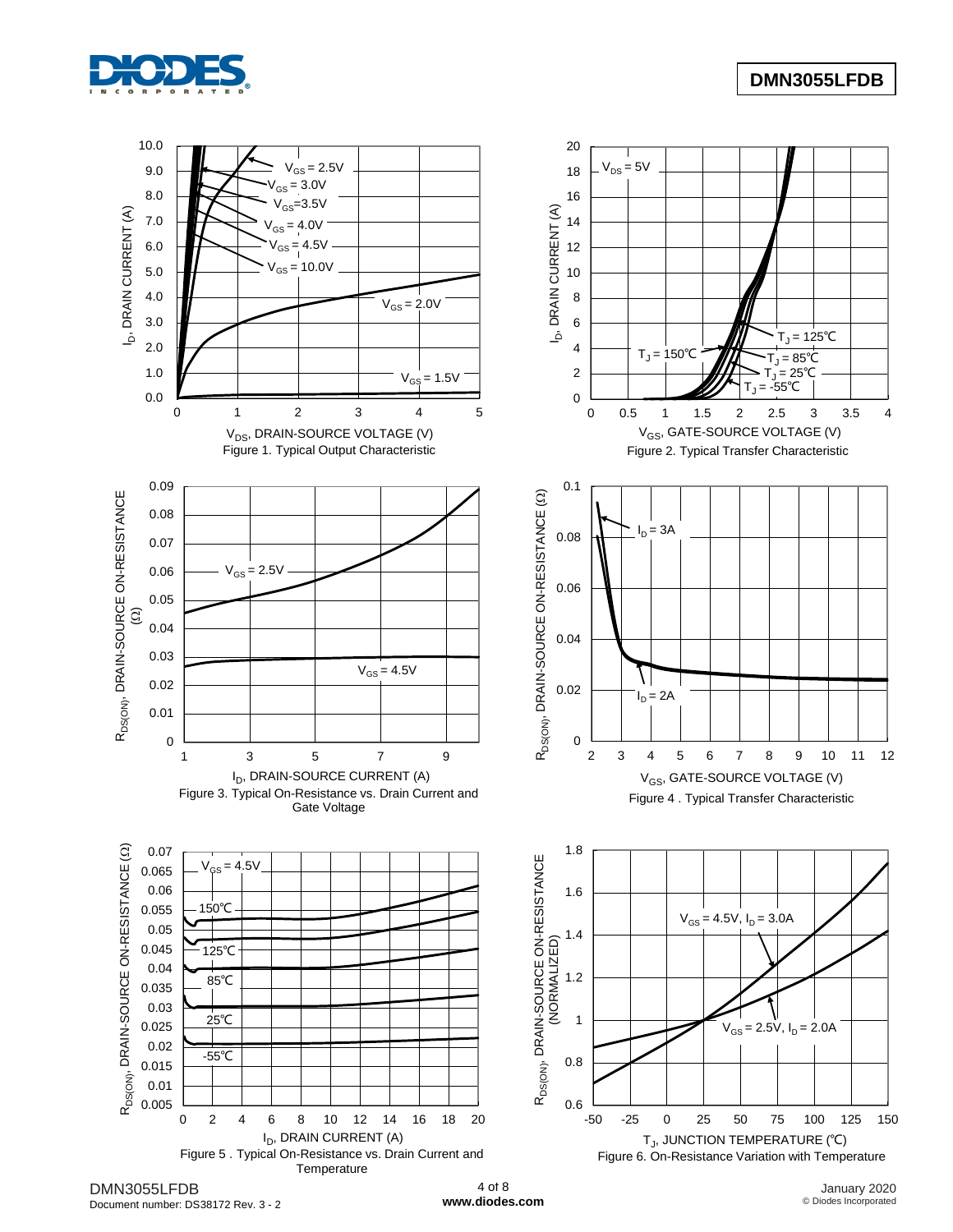

# **DMN3055LFDB**



DMN3055LFDB Document number: DS38172 Rev. 3 - 2

January 2020 © Diodes Incorporated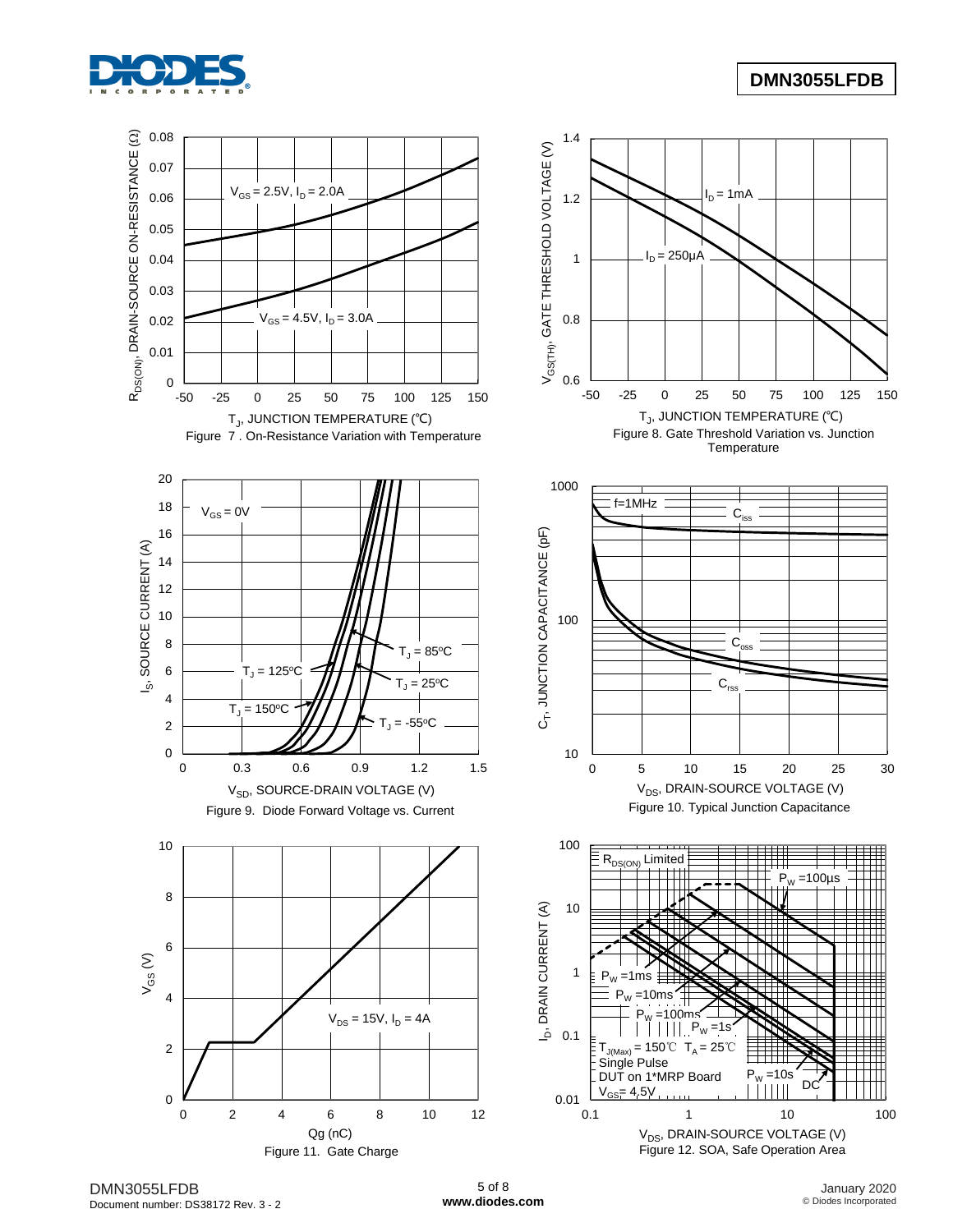

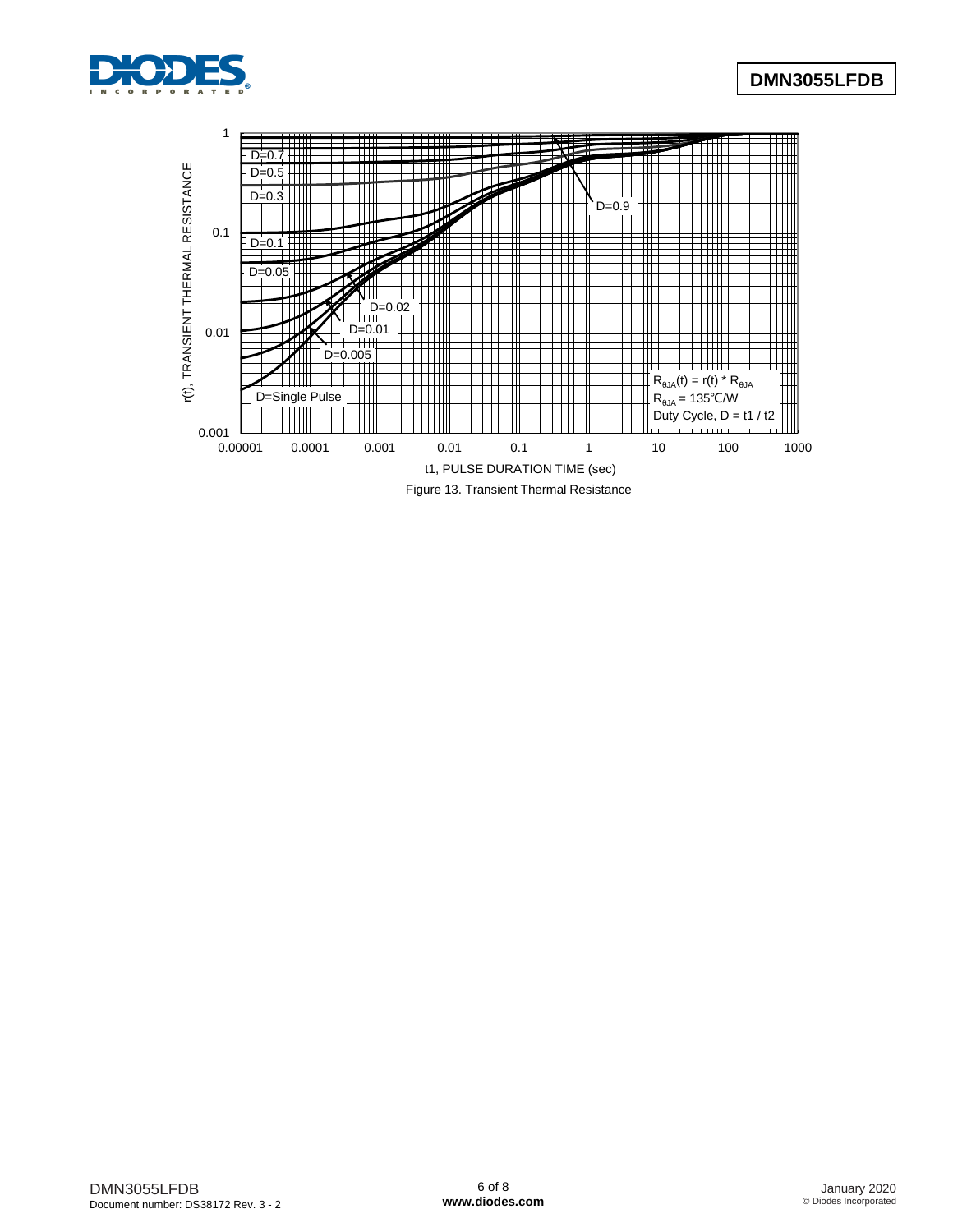

# **Package Outline Dimensions**

Please see <http://www.diodes.com/package-outlines.html> for the latest version.



|                | <b>U-DFN2020-6</b><br>(Type B) |            |       |  |  |  |  |  |
|----------------|--------------------------------|------------|-------|--|--|--|--|--|
| Dim            | Min                            | Max<br>Typ |       |  |  |  |  |  |
| A              | 0.545                          | 0.605      | 0.575 |  |  |  |  |  |
| A <sub>1</sub> | 0.00                           | 0.05       | 0.02  |  |  |  |  |  |
| A3             |                                |            | 0.13  |  |  |  |  |  |
| b              | 0.20                           | 0.30       | 0.25  |  |  |  |  |  |
| D              | 1.95                           | 2.075      | 2.00  |  |  |  |  |  |
| D <sub>2</sub> | 0.50                           | 0.70       | 0.60  |  |  |  |  |  |
| е              |                                |            | 0.65  |  |  |  |  |  |
| E              | 1.95                           | 2.075      | 2.00  |  |  |  |  |  |
| E <sub>2</sub> | 0.90                           | 1.10       | 1.00  |  |  |  |  |  |
| k              |                                |            | 0.45  |  |  |  |  |  |
| L              | 0.25                           | 0.35       | 0.30  |  |  |  |  |  |
| z              |                                |            | 0.225 |  |  |  |  |  |
| z <sub>1</sub> |                                |            | 0.175 |  |  |  |  |  |
|                | nensions                       |            |       |  |  |  |  |  |

# **Suggested Pad Layout**

Please see <http://www.diodes.com/package-outlines.html> for the latest version.

#### **U-DFN2020-6 (Type B)**



| <b>Dimensions</b> | Value   |
|-------------------|---------|
|                   | (in mm) |
| C                 | 0.650   |
| G                 | 0.150   |
| G1                | 0.450   |
| x                 | 0.350   |
| X <sub>1</sub>    | 0.600   |
| <b>X2</b>         | 1.650   |
|                   | 0.500   |
| Υ1                | 1.000   |
| Υ2                | 2.300   |

**U-DFN2020-6 (Type B)**